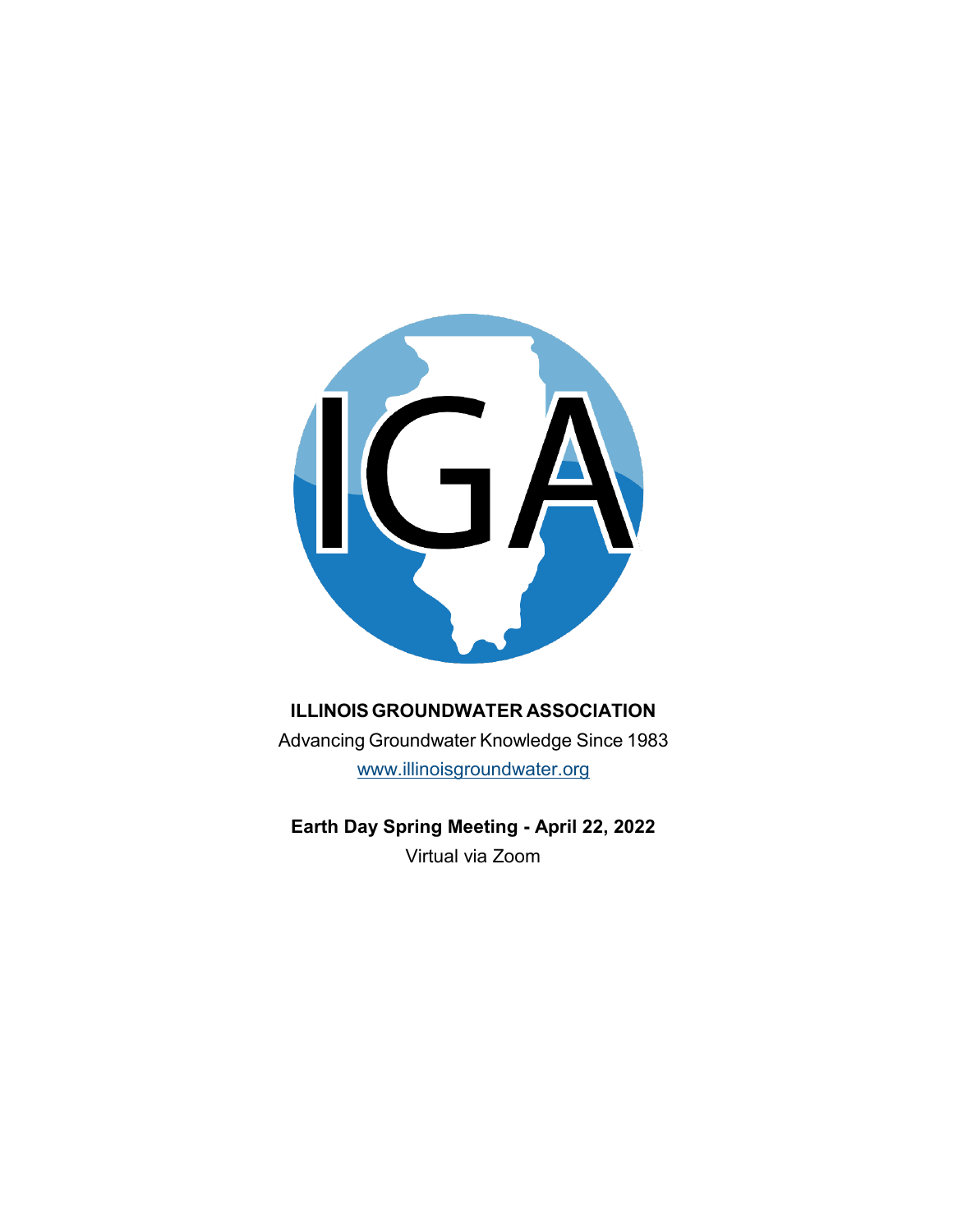Program Speakers/Topics:

- 8:00 AM *Check-in and Reconnect*
- 8:30 AM **Joe Krienert (Chair)**  Opening Remarks
- 9:00 AM **Cecilia Cullen and Vlad Iordache (ISWS)**  Investigating Illinois Groundwater Issues: The Power of Stakeholder Engagement
- 10:00 AM **Alhassan Sahad (ISU)** Using a Tracer Test to Assess the Transport and Fate of Nitrate in a Saturated Buffer Zone
- 10:30 AM **Joe Hoberg (ISU)** Breaking down a Tracer in a Saturated Buffer Zone: Comparing the use of Rhodamine WT to sodium chloride and sodium bromide
- 11:00 PM *Break, Quizzes, and Polls*
- 11:15 AM **Michelle Gibson and Essence Brown (IPCB)** Groundwater Rules and the Illinois Pollution Control Board
- 12:15 PM *Optional Virtual Lunch and Discussion*
- 1:00 PM **Chris Greer (Fermilab)** Monitoring Challenges of an Intermittent Shallow Groundwater Zone at Fermilab
- 1:45 PM **Joe Krienert (Chair)**  Closing Discussion
- 2:00 PM *Meeting Adjourned*
- 2:00 PM *Virtual Commons remain open until 2:30pm*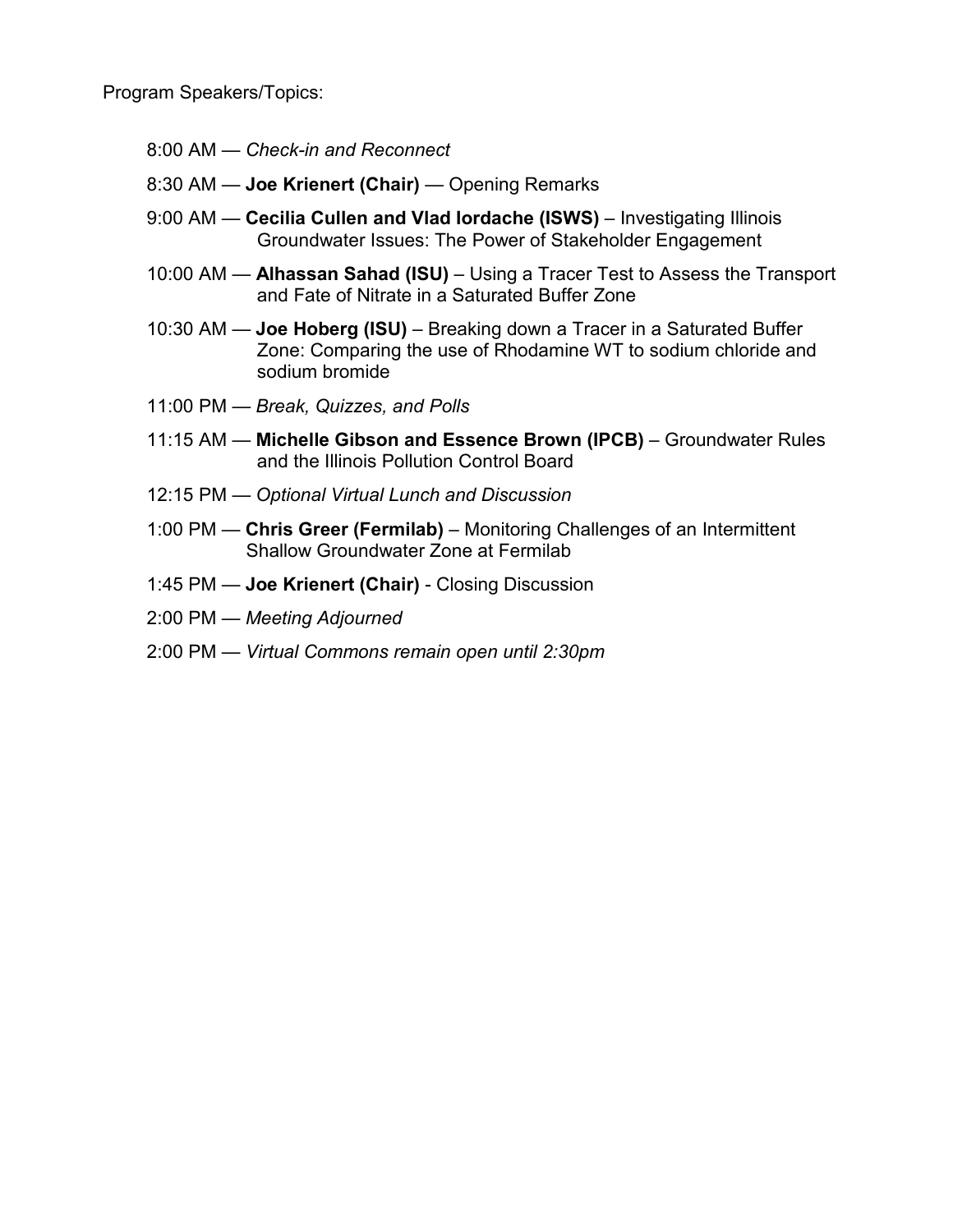### **Investigating Illinois Groundwater Issues: The Power of Stakeholder Engagement**

Cecilia Cullen and Vlad Iordache Illinois State Water Survey, Champaign, IL

On Earth Day, people around the world pause to appreciate the natural environment and reflect on its preservation. Groundwater, while an indispensable resource for many communities, industries and private citizens, is invisible until extracted. The inherent obscurity of this resource complicates efforts to conserve and plan for equitable, long-term use. At the Illinois State Water Survey, scientists work in partnership with stakeholders to understand their unique groundwater usage and best management strategies. Community data collection is the primary driver behind projecting how groundwater responds to changes in land use, climate, and evolving demand scenarios. In this presentation, we investigate cases throughout the state of Illinois where community data and ISWS partnerships have been instrumental in answering the water supply and sustainability questions of today.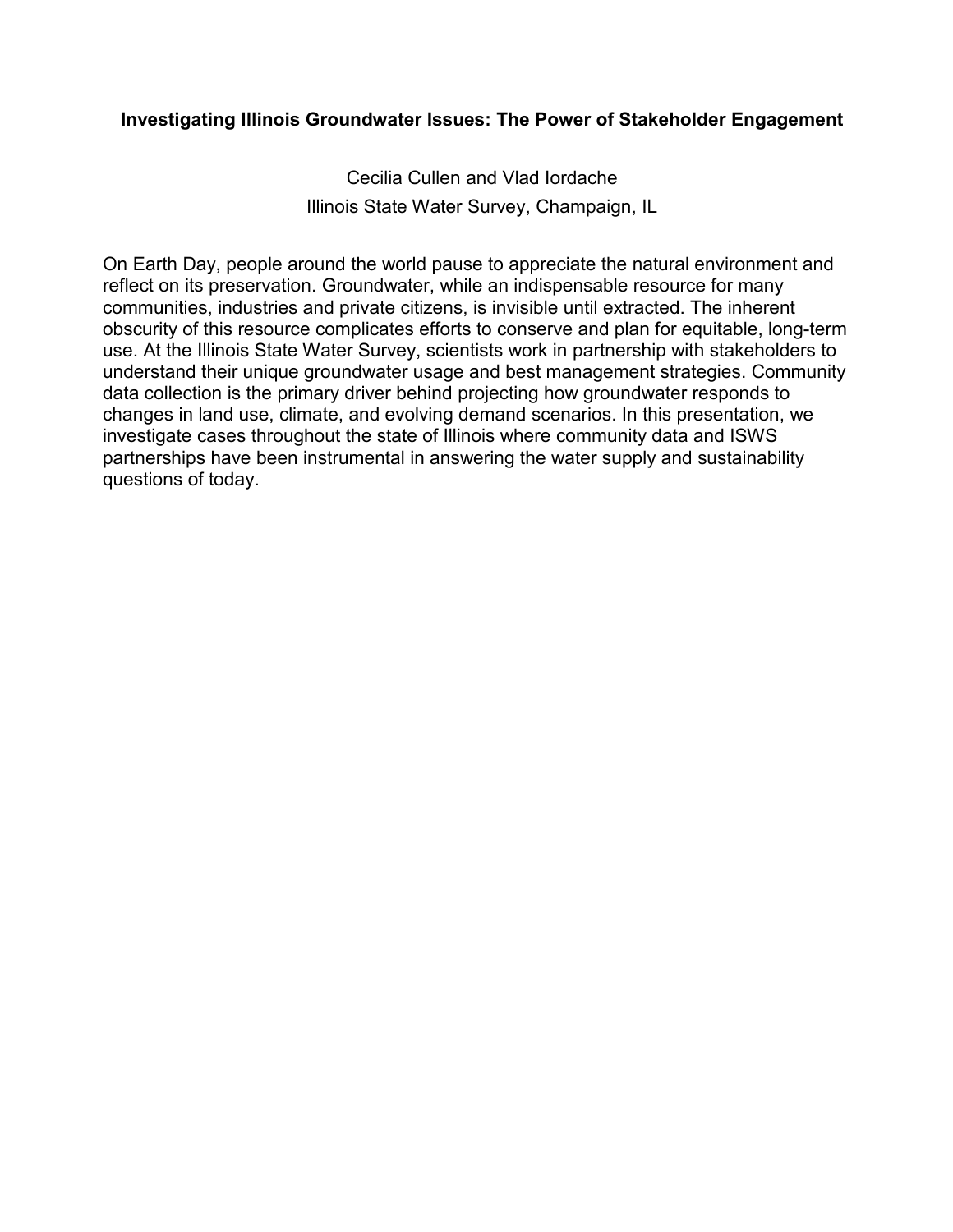#### **Using a Tracer Test to Assess the Transport and Fate of Nitrate in a Saturated Buffer Zone.**

Alhassan Sahad, Eric Peterson, Eli Schukow, and Joe Hoberg Department of Geology, Geography, and the Environment, Illinois State University, Normal, IL, USA

The Upper Mississippi Basin (UMB), which includes Illinois, has highly fertile soils and therefore, experiences intensive agricultural practices. While fertile, the soils do not drain well, resulting in the installation of tile-drainage systems. Agricultural practices within the UMB include the application of nitrogen (N)-rich fertilizers. The tile systems coupled with the application of N have led to the excessive export of nitrates (NO3-) from the agricultural fields into surface and subsurface waters through subsurface tile drainage systems. Excess NO<sub>3</sub> contributes to eutrophication and to development of hypoxic zones in aquatic environments.

One method that has exhibited success in lowering nitrate (NO3-) concentration is the diversion of tile drained waters from the agricultural fields into a saturated buffer zone (SBZ) before the water enters a stream. A SBZ is an area of perennial vegetation between agricultural fields and water ways where a tile-outlets drain. The SBZ serves as a sink where NO3- is reduced through natural processes such as plant uptake, denitrification, and dilution with groundwater. Previous works have shown a reduction in the NO<sub>3</sub>-N content in the SBZ, but the extent to which this removal occurs cannot be quantified without knowing the residence time of the water through the SBZ.

Our goal was to use sodium bromide (NaBr) and sodium chloride (NaCl) as tracers to determine the residence time of the tile waters in a SBZ at the T3 site in Hudson, Illinois and to quantify the amount of reduction or dilution of the NO3- in the SBZ using a mixing model. Results from the tracer test show an average groundwater velocity of 0.36 m/day with a standard deviation of 0.18 m/day, using the arrival time of the chloride tracer and 0.61 m/day with a standard deviation of 0.24 m/day using the arrival times from the bromide tracer. The residence time of the NO3- is estimated to be between 40 days to 50 days. The average horizontal hydraulic conductivity from the tracer test was calculated to be 6.62×10<sup>-</sup>  $5$  m/s, which conforms with results obtained from slug tests performed on the site (3.03×10-<sup>5</sup>m/s). The results from the mixing model showed a significant reduction in NO3- of about 80%. This research further reinforces the effectiveness of using SBZ as NO3- reduction strategy.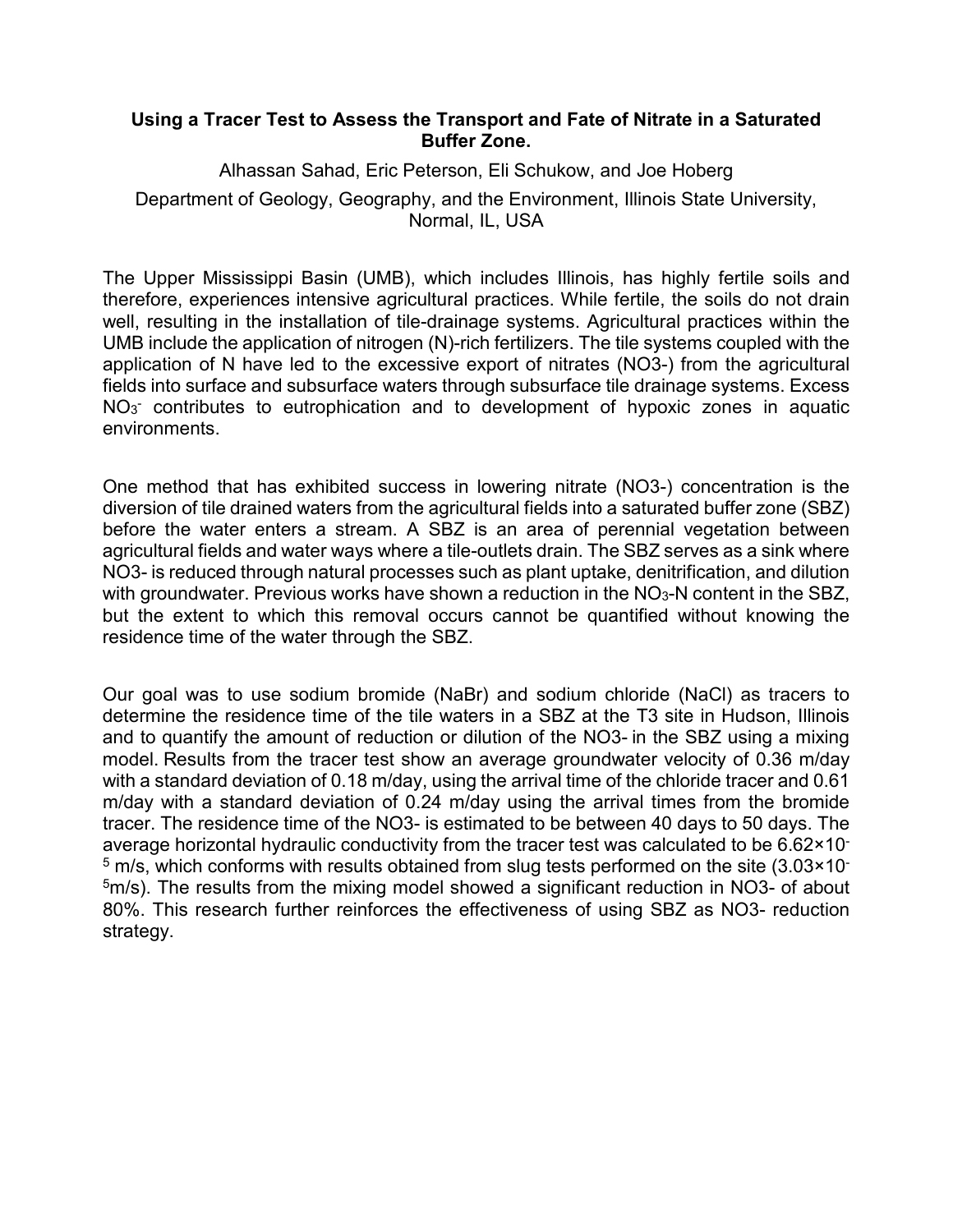#### **Breaking down a Tracer in a Saturated Buffer Zone: Comparing the use of Rhodamine WT to sodium chloride and sodium bromide**

Joe Hoberg, Eric Peterson, Eli Schukow, and Alhassan Sahad Department of Geology, Geography, and the Environment, Illinois State University, Normal, IL, USA

Tracer tests are a common means to discern hydrologic and transport properties of an aquifer. Conservative ion tracers, such as dissolved salts, are common choices for use as groundwater tracers, but the introduction of large quantities of salts can elevate the concentrations to acute levels for organisms and can create density driven flows. Rhodamine WT dye is widely used in karst systems but not in Darcian systems. We explored the questions "Can Rhodamine WT dye be used as a groundwater tracer is a Darcian system comprised of weathered diamicton?", and "How well does Rhodamine transport compare to transport of ion tracers?" Six (6) Kg of sodium chloride (NaCl), 4 Kg of sodium bromide (NaBr), and 1 Kg of Rhodamine WT dye (25000 ppm) were injected into a saturated buffer zone (SBZ) via diversion box and drainage tiles. Following the injection, water samples from wells installed in the SBZ were collected and analyzed for dye, Cl, and Br concentrations. Note, Br concentrations were negligible in magnitude and failed to present useful data, thus Br results are omitted from this article.

Breakthrough curves for the dye were similar to those of Cl and Br, confirming similar transport dynamics. Inspection of the breakthrough curves for travel times indicated that on average 12 days after injection each well received its largest concentration of the dye (Peak), and two days after peak arrival dye concentrations for all wells had lowered. Peak concentrations for Cl arrived on average 16 days after injection. Identification of the time each ion tracer had left the system was difficult to discern, a storm event occurring 31 days after injection will serve as the upper limit.

Breakthrough curves modeled utilizing TRAC simulated travel velocities and longitudinal dispersitives based upon known hydrologic parameters for the system. Average velocities for both Cl and dye were relatively equal, however, dye displayed high variance. Contrastingly, these models suggested velocities that were smaller than values calculated based on breakthrough curve peak times and known travel distances. Modeled Cl dispersitives are two orders of magnitude larger than the dye, and the same high variance is seen in the dye. Overall, the similar arrival times and breakthrough curves of Rhodamine dye and Cl suggest that Rhodamine dye can be used as a groundwater tracer in weathered diamicton. Future research and replication must be conducted in order to further explore and refine this technique.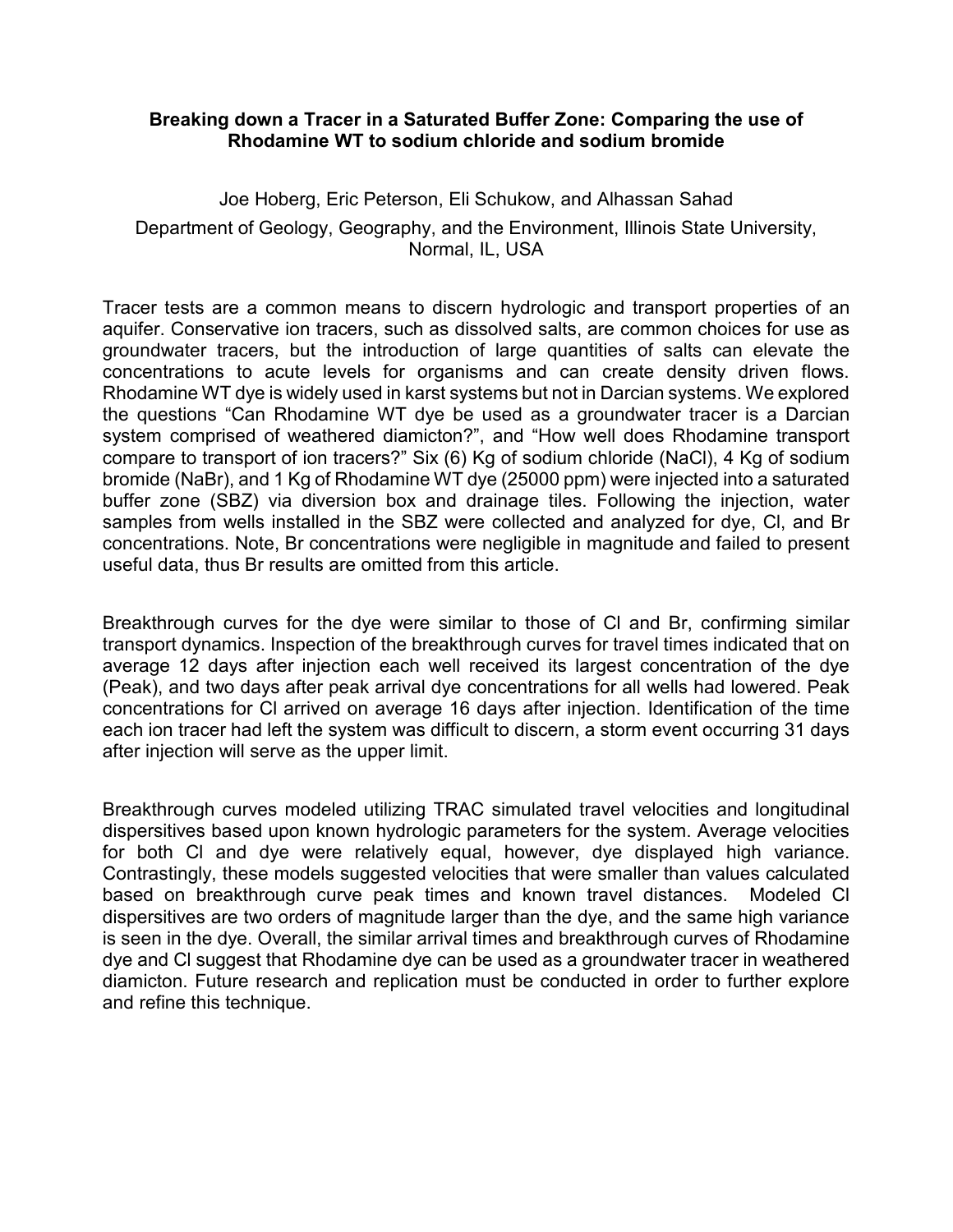## **Groundwater Rules and the Illinois Pollution Control Board**

Michelle Gibson and Essence Brown Illinois Pollution Control Board Springfield, Illinois

The Illinois Pollution Control Board (IPCB) recently shared news of the Illinois Environmental Protection Agencies proposal to modernize groundwater quality regulations, and uphold the Illinois Groundwater Protection Act 415 ILCS 55/2(b) by making new amendments to 35 Ill. Adm. Code 620. This presentation will discuss the new legislations rulemaking process, as well as technical details on how the recent changes reflect on groundwater quality standards.